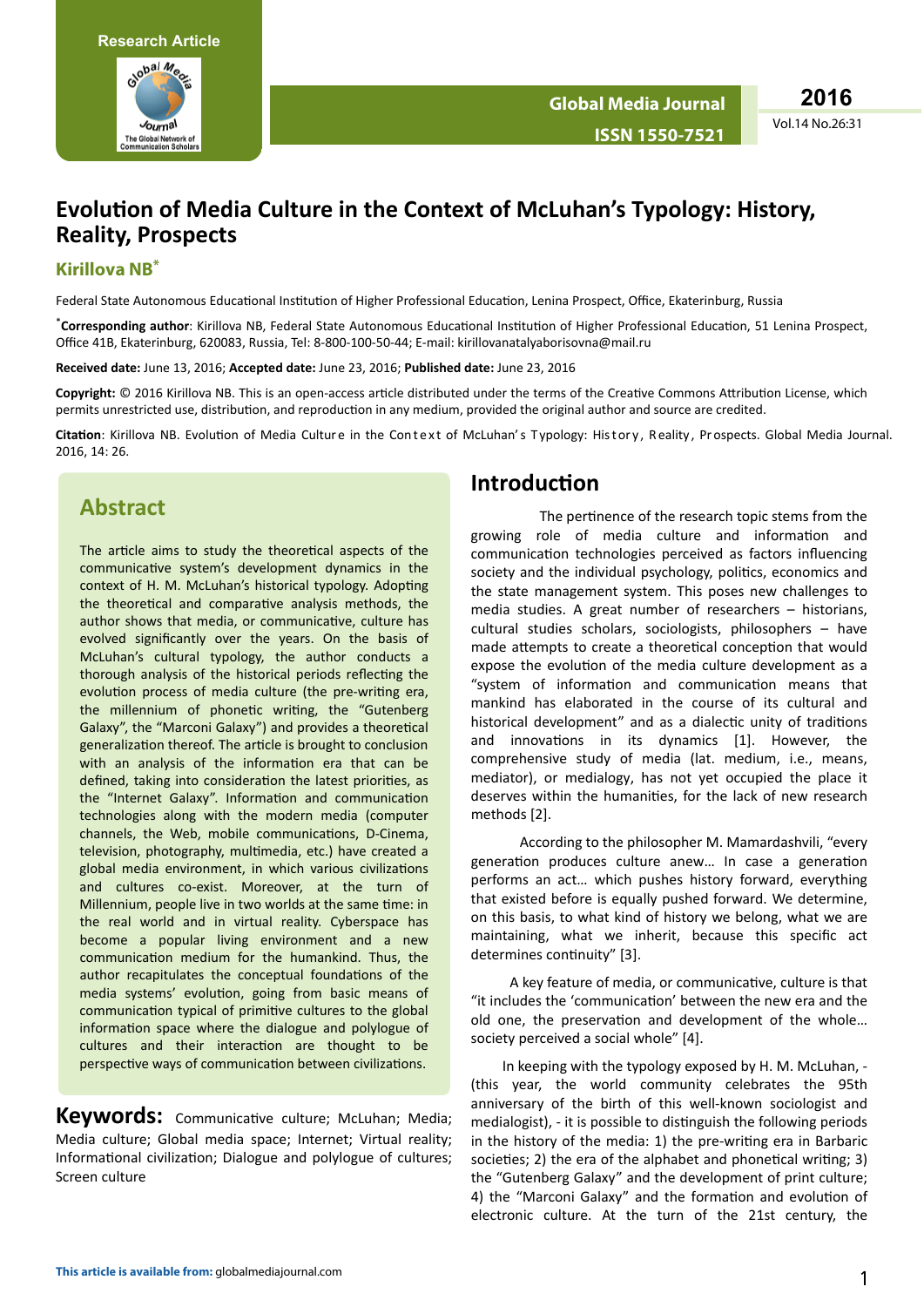#### **ISSN 1550-7521** Vol.14 No.26:31

"Internet Galaxy" has become a key technology of the information era [5].

McLuhan's cultural typology is based on the statement, according to which "the kind of a society is determined, to a large extent, by the kind of communication that dominates this society, and the human perception is determined by the speed with which information is transmitted" [6].

This research study results in providing a theoretical foundation for the evolution dynamics of media, or communicative, culture in different historical periods.

# **Methodology**

Our methods of studying the evolution processes of media culture in world history involved such important aspects as continuity and breaches in the civilizational and cultural dynamics, peculiarities of transition periods, patterns and specifics in history, etc. When analyzing these issues, we also gave special attention to the interdisciplinary nature of our research based on synergetics, one of the cornerstones of the modern scientific perception of the world. The emergence of the synergetic approach is directly related to the discoveries made by two natural scientists, I. Prigogine, a Belgian scientist and Nobel laureate, and the German laser physicist H. Haken who, in 1970, gave the name "synergetics" (gr. synergeia, i.e. joint, coordinated actions) to a new interdisciplinary field of study. Prigogine's theory, developed in his "Order out of Chaos", provides a methodological basis and analysis tools for studying the theoretical foundations of the evolution of media culture within McLuhan's typology, without which this paper would not have been possible [7].

Akhiezer also made a valuable contribution to the development of the synergetic approach in the historical and cultural research studies by linking cultural anthropology with history and sociology. Last but not least, Y. Lotman examined the three levels of influence (conceptual, category and methodological) that synergetics had on the development of the humanities and, in line with I. Prigogine, emphasized the "explosive" nature of cultural evolution, which provided the title for one of his last works [8].

# **Results**

#### **Pre-writing in Barbaric societies**

It should be noted that this is the longest period in human history, given that the first creatures of the Homo family appeared about 4 million years ago and Homo sapiens began to evolve about 100,000 years ago.

Syncretism (gr. syncretis, i.e., connection), in other words, undifferentiation of forms is the main distinctive feature of primitive culture. Absence of writing is another important feature of this time period, resulting in slow paces of information accumulation and of cultural and social evolution.

Work served as the major information channel of culture at the early stages of primitive society when verbal communication was limited. The transmission of meaning relating to work operations was dealt with in non-verbal form, without the use of words. Demonstration and imitation  $("aping")$  were the main means of communication and information transmission.

Rituals were non-verbal "texts" of primitive culture. Along with the sign language, drums, cave paintings, ritual actions, transmitted from generation to generation, they served as traditions, and their knowledge defined the level of culture of a society. The evolution of language and speech led to the emergence of a new communication channel, that is, oral verbal communication which has a positive impact on thinking capacities and the development of individual self-conscience. "A myth (gr. word, speech, legend) lies at the foundation of primitive culture; myth-making is a way of understanding the surrounding world." Present in all spheres of life of primitive people, myth became a unique "communicative system and a way of being in peace with the world" [9].

Having emerged as a fundamental cultural category in primitive society, myths helped mankind to adapt to the surrounding world and to start regarding nature as part of everyday life.

#### **The era of the alphabet and phonetic writing**

Mesopotamian cuneiform script and Egyptian hieroglyphs that were in use until the end of the 4th millennium BCE, are some of the well-known pre-alphabetic writing systems.

The first alphabet appeared in 2000 BCE. Although based on Egyptian hieroglyphs, it was intended for use by Hebrews working in Egypt.

A new variety of writing appeared in Ancient Greece in early 1st millennium BCE. The Greeks found signs to represent vowels and modified existing signs that represented consonants making them suitable for the Greek language. The system of the Ancient Greek alphabet was later adopted as a basis for Latin and Slavic (Cyrillic and Glagolitic) alphabets [10].

The emergence of the alphabet and writing is related to the period of development of ancient culture which retained its highly mythologized form throughout its existence. Moreover, it assimilated and elaborated disparate tribal myths, merging them into one religious and mythological system. In 8th -7th centuries BCE, Homer's poems, "The Iliad" and "The Odyssey", and Hesiod's "Theogony" and "Works and Days" gave Greek mythology its final shape, providing a foundation for ancient world perception in general.

Ancient Greek philosophy and art also emerged from mythology and made use of its imagery, despite the fact that philosophical thinking, unlike mythological one, tries to explain reality by means of rational, logical reasoning and by drawing upon abstract notions.

Famous Greek philosophers (Thales of Miletus, Heraclites and Herodotus, Democritus and Socrates, Plato and Aristotle, etc.) supported their ideas with facts and logic, not with myths. For example, Socrates emphasized the role of knowledge, the study of human soul and moral education.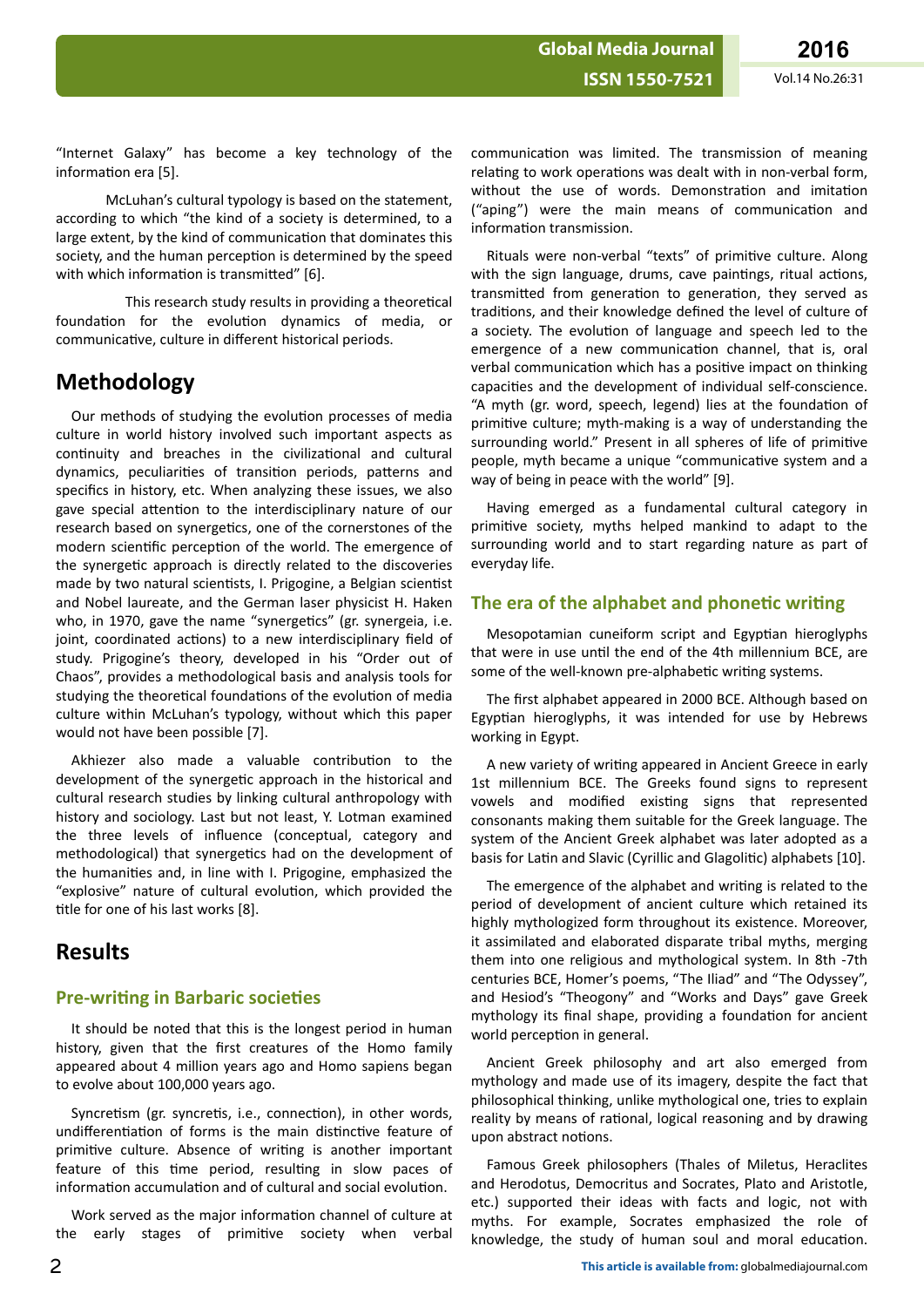Teachings of Plato and Aristotle, seen as the apex of Greek philosophy, brought together ancient representations of the world, society and mankind, along with those of truth, goodness and beauty [1].

Ancient Greek art, closely related to mythology, occupies a place apart in culture. Architecture, sculpture, (Myron, Phidias, Polykleitos, Praxiteles), lyric poetry (Anacreon, Sappho), drama (Aeschylus, Sophocles, Euripides, Aristophanes), theatre develop independently from each other.

Roman culture borrowed many ideas and traditions from Greek culture, and Roman mythology was heavily influenced by Greek mythology: Olympic gods were present in it, but some of them acquired Roman names. Philosophy eclectically combined teaching principles of various Greek thinkers. Scepticism and stoicism (Seneca, Marc Aurelius) became increasingly widespread.

The art of rhetoric (Gaius Gracchus, Cicero, Julius Caesar), narrative literature (Apuleius, Lucian, Petronius), poetry (Catullus, Vergil, Horace, Ovid), history (Livy, Flavius Josephus, Tacitus, Plutarch), mechanics (Archimedes) and natural sciences (Pliny the Elder) achieved a high level of development in Ancient Rome. Major cultural innovations of Roman Antiquity were directly related to the development of politics and law.

No discussion of Roman culture would be complete without mentioning media/communication culture. Caesar, the founder of the Roman Empire, general and orator, is also considered to be the founder of a sort of daily newspaper. It was not a newspaper in the accepted sense of the word. Historians may present it as such, but it is but one of the attempts to modernize ancient notions. Caesar tried to make public minutes of the discussions and decisions of the Roman Senate ("Acta senatus"). Inscriptions were made on a board, covered with white plaster, and displayed to the public; this reminded modern posters. Scribes would also make copies of these Acta and send them to distant territories. After some time, the original was deposited in the archives [11].

Medieval European culture emerged from the ruins of the Roman Empire. Riots, wars, degeneracy and economic dislocation accompanied the decline of the Roman Empire. The future of the European culture depended on the outcome of the struggle between three major forces: the aging Greco-Roman cultural traditions; the Barbarian spirit, represented by various peoples living in Roman provinces or invading the Roman empire from outside; the third, and the most significant, force was Christianity.

Originating in Judaism, Christianity was based on the traditions established outside the Greco-Roman world. Teachings of Jesus Christ brought new humanistic values to society. Christianity's power base was not only in the unity of faith, but also in the organizational unity of the Church and in its property. These factors allowed Christianity to hold a dominant position in the European culture, overcoming both Greco-Roman polytheism and Barbarian paganism.

The Church gradually spread its influence over all facets of society. Church rules governed people's daily routine, liturgical calendar determined when feast days were to be observed, church ceremonies accompanied every important event in human life: birth, marriage, death. Human morals were based on the Christian notions of "virtue" and "sin". Legal codes prescribed penalties for "crimes against faith". Religion often determined domestic and foreign policies of European states.

Philosophy and science were also strictly controlled. Quoting the Bible continued to be the most reliable source of knowledge. Literacy was rare in the medieval society, and even kings did not always know how to read and let alone to write. Educated people came, as a rule, from the clergy, a sort of spiritual intelligentzia.

Religion also underpinned the education system. Schools were found mainly at monasteries. The 12th century saw the emergence of the first universities in Bologna, Oxford, Paris, among others, where students could study Theology, but also Law and Medicine. All classes were taught in Latin, and mastery of the Latin language was synonymous with literacy. Books were written by hand and cost a lot.

Troubadour songs, profane lyric poetry, chivalric romances ("The song of Roland", "The Nibelungenlied", "Tristan and Isolde", etc.) were popular with the secular nobility that respected not only religious rituals, but also the chivalric code. The educated clergy was engaged in theological research, philosophy and history.

#### **Print culture («The Gutenberg Galaxy»)**

The printing era started in the Renaissance and lasted for five centuries (15th – 19th centuries).

The Renaissance phenomenon (14th-16th centuries) lies in the fact that the classical heritage served as a weapon against church laws and interdictions. Here, we agree with McLuhan who maintains that "this was a grandiose cultural revolution that lasted two centuries and a half and ended with the emergence of a new kind of world perception and a new kind of culture" [6].

The new world perception considered man, not God, at the centre of the universe and the measure of all things. This world perception is known as humanism.

Renaissance emerged and manifested itself most obviously in Italy. The Proto-Renaissance period, regarded as the forerunner of the Renaissance and traced back to the first half of the 14th century, saw Dante's "Divine Comedy", Petrarch's sonnets, Boccaccio's "Decameron", full of popular humour and free-thinking, Giotto's paintings featuring realistic and expressive human figures.

The new cultures flourished during the 15th century. Schools of painters proliferated in Venice, Milan, Rome and other Italian cities; the educated youth started interest groups where they debated the ideas of classical philosophy, moral problems, current issues of social life. Artists studied anatomy, the proportions of the human body and the linear perspective. The 15th century (the Quattrocento) produced a great number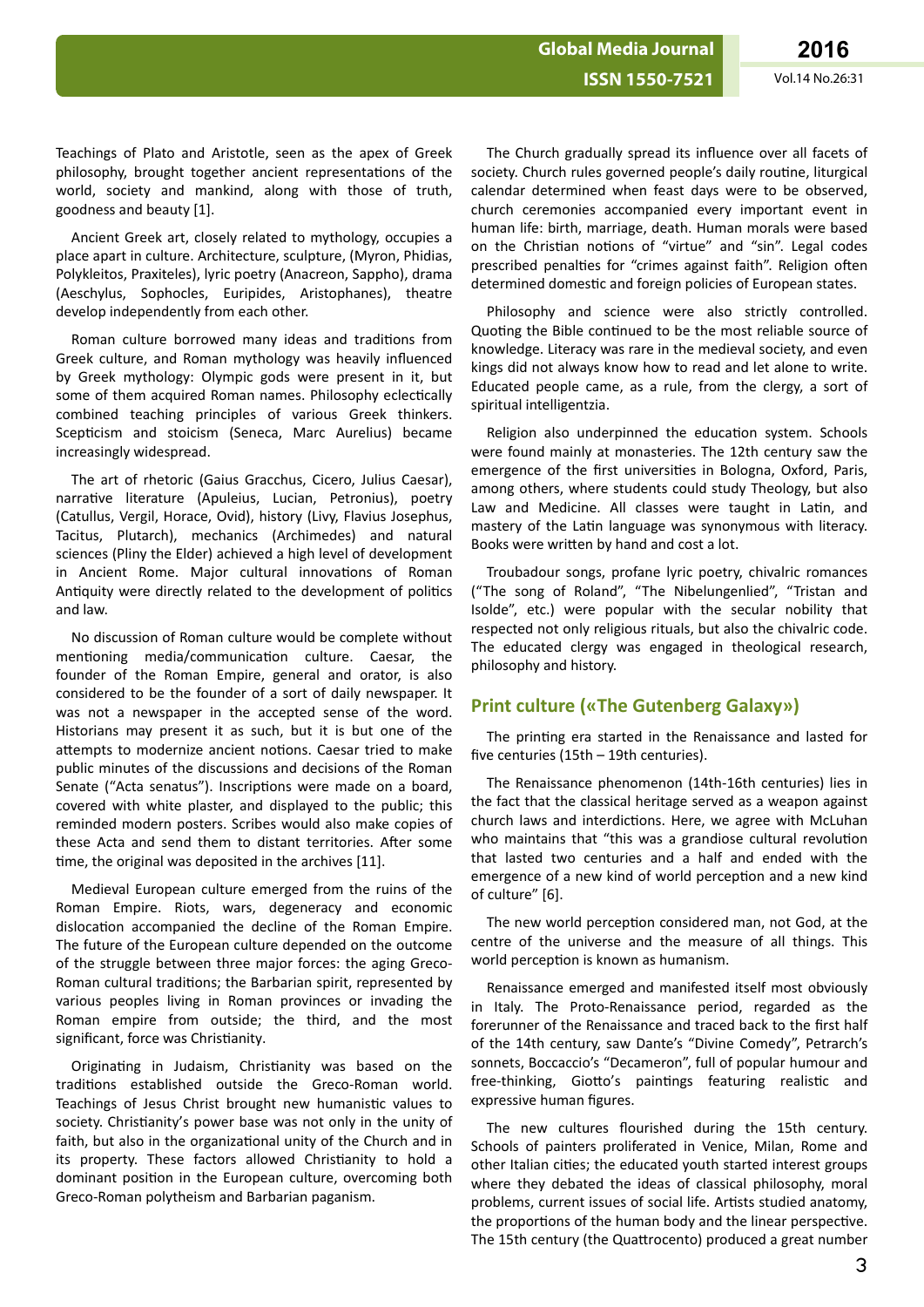**Global Media Journal**

of prominent sculptors (Donatello, Verrocchio), architects (Brunelleschi, Alberti), painters (Botticelli, Bellini, Masaccio, Mantegna) and, of course, the great Leonardo da Vinci. The period from the end of the 15th century to the mid-16th century is perceived as the Golden Age of Italian art, represented mostly by Raphael and Michelangelo. The Late Renaissance saw Titian, Veronese, Caravaggio and other remarkable painters. During this time, the ideals of the Renaissance spread to the rest of Europe and influenced artists in the Netherlands (Jan van Eyck, Hieronymus Bosch, Pieter Bruegel the Elder, etc.), Germany (Durer, Hans Holbein the Younger), Spain (El Greco), among others.

The Late Renaissance is characterized by a rapid development of literature (Cervantes, Rabelais) and the scenic art, best represented by the great playwrights, such as Lope de Vega, Calderon, Tirso de Molina in Spain and William Shakespeare in England.

The works of great thinkers, such as Thomas More in England, Bodin, Montaigne and Rabelais in France, Machiavelli in Italy, Erasmus of Rotterdam in Holland develop the new ideas of Renaissance philosophy.

It is worth mentioning, however, that this rapid development of science, literature and drama would have been impossible without the introduction of printing to Europe by Johannes Gutenberg (1399-1468). Thus, "the "interface" of the Renaissance was the meeting of medieval pluralism and modern homogeneity and mechanism – a formula for blitz and metamorphosis" [6].

The fact that the invention of the printing press which used mobile printing letters is closely related to early technologies of the phonetic alphabet kindled researchers' interest in studying the preceding time periods. "With Gutenberg Europe enters the technological phase of progress, when change itself becomes the archetypal norm of social life" [6].

The modern period, from the 17th century to the late 19th century, is a span of historic events, during which the culture of Western European countries developed to the point of distinguishing Europe from the rest of the world.

The Age of Reason, or the Enlightenment, (1689-1789) is central to the printing era.

The representatives of the Enlightenment stood for the equality of rights for all people, the Church's non-interference into secular life of society, the inviolability of property, the humanization of criminal justice, the promotion of science and technology, the freedom of the press, etc. Faith in the power of mind was at the basis of all the innovative ideas that emerged in the Age of Reason.

The torchbearers of Enlightenment literature and philosophy were Voltaire, J.-J. Rousseau, Ch. Montesquieu, D. Diderot in France, J. Locke in England, G. E. Lessing, J. V. von Goethe, F. Schiller in Germany, T. Payne, B. Franklin, T. Jefferson in the United Stated, M. Lomonosov, N. Novikov, A. Radischev, A. Sumarokov in Russia.

The Industrial Revolution in England (1689) and the French Revolution (1789) proved that scientific and cultural ideas were the driving force of social development. The Enlightenment also produced a new kind of people, the intellectuals, men of science and culture, who came from different social backgrounds, but mostly from the tiers état.

Another important class, the bourgeoisie, emerged during the Enlightenment. Its role in the intellectual history of Europe was twofold: on one hand, the bourgeoisie promoted culture by patronizing energetic and enterprising people of all social backgrounds, on the other hand, the bourgeoisie, being the money-lending class, forced its own utilitarian objectives and ideals on society. This resulted in the emergence of a new culture, the mass culture, often called "vile", vulgar", "bourgeois". Thus, three types of culture came to dominate during the Modern Period: the high, or elite, culture, created by the nobility; popular culture (the folklore); and the mass culture, formed by the new emerging class, the bourgeoisie, at a time of major social transformations [1].

Multinationalism and multilingualism are also typical features of culture during the Modern Period. Medieval Latin's hold was broken by the growing importance of local languages, which enriched the European culture with popular traditions and heritage and, at the same time, made achievements of learned culture accessible to peoples of Europe. This period saw the rise of national cultures, featuring the painters Rubens, Rembrandt, Velazquez, Poussin, the playwrights Corneille, Racine, Moliere, the composer Gluck, the founder of the new pedagogics John Amos Comenius, to mention just a few. The work of these men of genius of the 17th century is national, but, at the same time, it is part of Europe's cultural heritage, as a whole. National art and literatures emerged in European countries, reflecting two major artistic styles of the European art of the period, the baroque and the classicism. "Contact and interaction of cultures are regarded as some of the crucial factors behind cultural progress" [1].

As far as "mass culture" is concerned, including the print media (journals, magazines), it should be noted that, no matter how much its importance can be questioned, it was the print media that helped put into life the main ideas of the Enlightenment, contributing to social transformations and shaping the new worldview.

In relation to this, it is worth mentioning the example of Russia that "opened up a window onto Europe" in the 17th and 18th centuries, following the reforms of Peter the Great. The first newspaper in Russia, "Vedomosti, was printed in 1702, the total number of copies being 2,500. Thus, transition from manuscript to print lasted in Russia almost one century and a half (the first Russian printed book was produced in Ivan Fyodorov' printing shop in 1564). This said, during the reign of Peter the Great, official information spread to the masses, taking priority over popular information and folklore.

Cultural history has shown that the aim of the first printed publications in Russia was to solve specific political tasks. Peter I felt it necessary to inform certain audiences in Russia and at European courts about the success of his reforms and military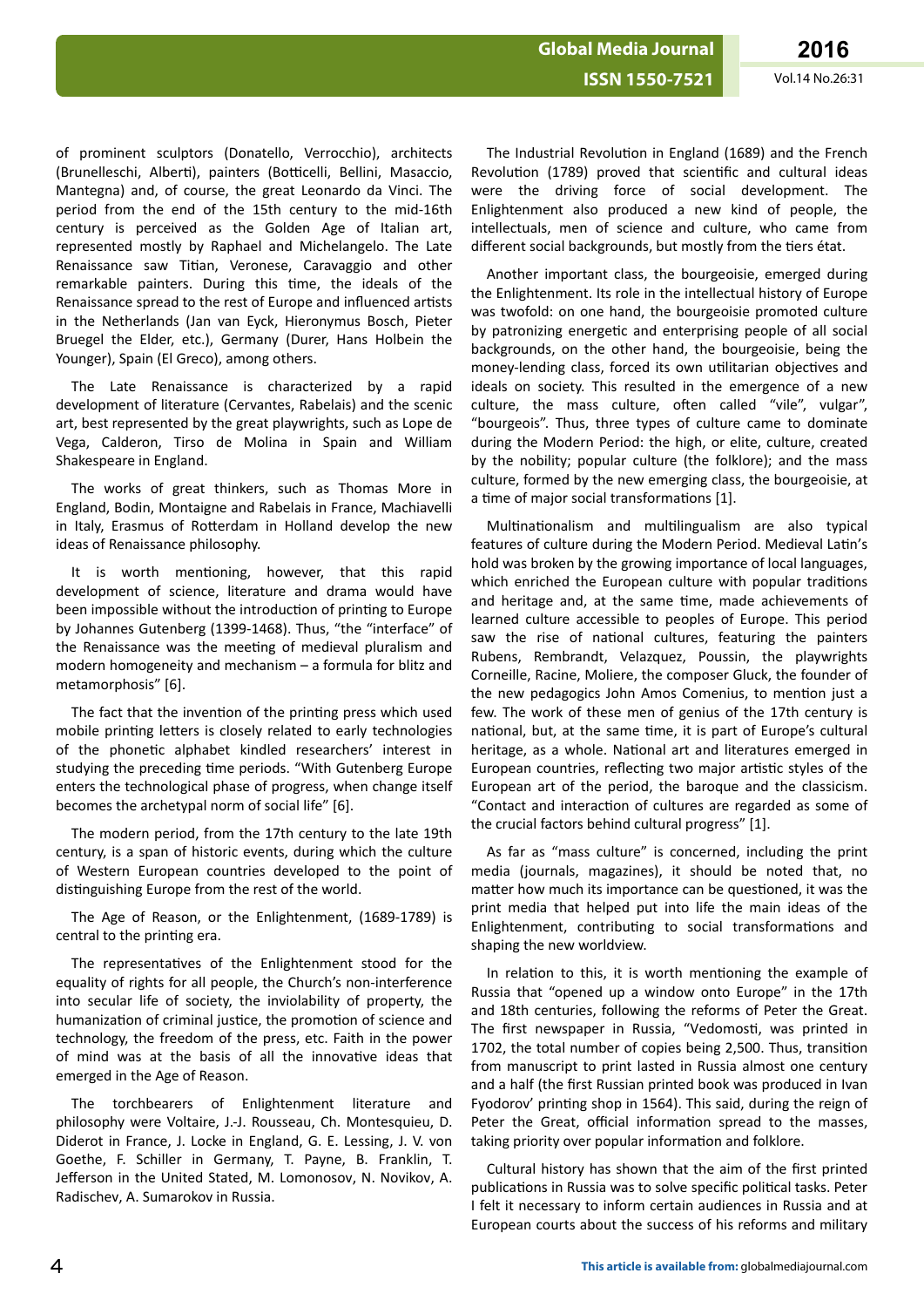victories; it is not mere chance that, by 1703, "Vedomosti" had a circulation of four thousand [12].

The edition of "Vedomosti" gradually became a project of state significance. In 1728, ownership of the paper was transferred to the Imperial Academy of Sciences, which renamed it "Sankt-Peterburgskie Vedomosti" (Saint Petersburg News); the newspaper changed it name again only in 1917.

In Russia, as distinct from Western European countries, the state held a total monopoly on the press. It was not until the reign of Elizaveta Petrovna that A. Sumarokov, a Russian poet, playwright and social activist, started to publish "Trudolubivaya Pchela" (Hard-working Bee), the first independent monthly magazine in Russia. Following "Pchela", other independent magazines appeared in Russia in the 1760s and 1770s.

The Empress Catherine II, who eagerly supported the ideals of the French Enlightenment, took an active part in the development of the Russian printed culture. She promoted the magazine "Vsyakaya vsyachina" (This and That, 1769-1770), where she published her own writings; it was on her advice that the Academy of Sciences started to publish "Sobesednik lyubiteley rossiyskoy slovesnosti" (A Companion to Lovers of Russian Literature), aiming to fight against protest groups in society. N. Novikov, one of the major representatives of the Russian Enlightenment, publisher, editor and political writer, is also known as a fierce fighter against autocracy in the late 18th century. Having rented the printing house of the Moscow University, he managed to increase the circulation of the university newspaper, "Moskovskie Vedomosti" (Moscow News), to four thousand. Novikov created a real publishing company that served 16 cities and produced, from 1779 to 1792, about 900 books, aimed to educate his compatriots, and a number of magazines, the most notable of which were "Truten" (Drone), "Zhivopisets" (Painter) and "Koshelek" (Wallet).

N. Novikov and A. Radishev, the author of the "Journey from St. Petersburg to Moscow", had tragic lives, but their contribution to the development of print culture in Russia that defended human rights and dignity is undeniable. Equally important to the Russian Enlightenment were the playwrights A. Sumarokov and D. Fonvizin and the fabulist I. Krylov, who criticized autocracy and appealed to conscience and justice in their literary creations.

The reign of Alexander I, characterized by liberalization of social life, saw a considerable growth in number of periodical literature. From 1801 to 1811 alone, 60 new magazines and 9 newspapers were published; periodicals on specific topics (science, technology, administration, economy) started to come out; numerous were publications on music, theatre, pedagogy, literary criticism and even women's magazines [12].

This means that the audience was segmented according to readers' specific interests.

By the end of the 19th century, many print structures in Europe and Russia were essentially profit-oriented. The yellow press flourished, print editions grew in number. In the second half of the 19th century, media culture was developing in the context of the industrialization of society directly related to urbanization, technical revolution, growth of industry [2].

Philosophy is an integral part of the Gutenberg era. I. Kant is considered to be the founder of classical German philosophy that had a dominant influence on European philosophy in the 19th century. J. G. Fichte and W. F. Hegel, the founder of the dialectic theory, are some of its prominent representatives. Hegel's works had a considerable impact on the development of philosophical thinking and culture. Hegel's ideas were reflected in historical materialism, first articulated by K. Marx and F. Engels, the founders of the theory of class struggle in society, whose works provide an in-depth analysis of capitalism and define the perspectives of social, scientific and technic progress.

Several more schools of thought appeared in the 19th century in opposition to Hegelian idealistic philosophy and Marxism, in particular, positivism (A. Comte) and philosophy of life (F. Nietzsche, O. Spengler).

In the 19th century literature, Romanticism was replaced by Realism with its own perceptions of the world, society and mankind. "Realism was understood in a broad sense as truth of life, conveyed through specific means of art" [2]. Stendhal, H. de Balzac, G. Flaubert in France, Ch. Dickens, M. Twain in England, A. Pushkin, N. Gogol, L. Tolstoy, F. Dostoyevsky, A. Chekhov, among others, were some of the most prominent representatives of literary realism.

The late 19th century and the early 20th century are characterized by new cultural phenomena that went down in history as "modern", that is, everything that is new in art; this gave rise to such notions as "modernism" and "modernisation", which exercised a notable influence on the development of world culture in the 20th century. According to J. Habermas, "modernisation is understood as a phenomenon of civilizational scope that goes back to the Middle Ages with its hegemonic Christian doctrine pretending to total domination; and to the "modernistic" Age of Reason with its idea of a prolific union of science, morals and art in search of logical life organization and of happiness for all" [13].

The end of the 19th century is marked, both in Europe and Russia, by the growing importance of newspapers. Print media became very diversified: the elite and the middle class read "The Times", "New Freie Press", "Journal des Debats", Figaro; the masses preferred yellow press. "Russkoe Slovo" (Russian Word) and "Novoe Vremya" (New Times) became known as "news factory" in Russia.

Big titles, page design, combination of text and photography and, especially, advertising were major, if not revolutionary, visual innovations in newspapers. In the 1890s, mass printing reached a circulation of more than a million copies, which radically changed the media environment; most importantly, it created a new kind of the reading public [1].

Photography, being a new type of media culture and a new means of communication, helped transform and update print culture.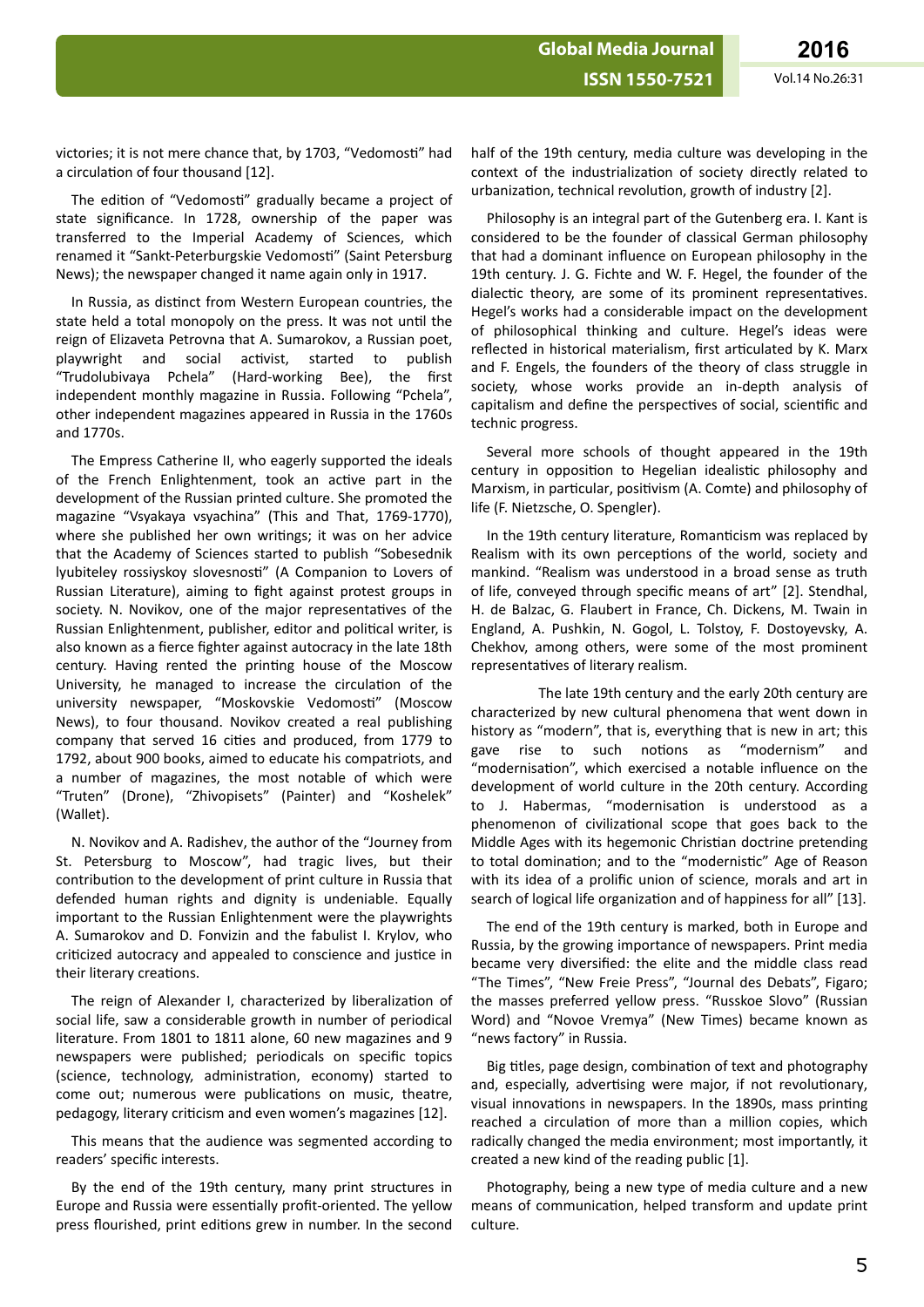L. G. Daguerre, who found, in 1839, a way of producing pictures that would not disappear, is known as the inventor of photography. Photography did not, however, crop up suddenly out of nowhere: it was preceded by engravings, wood block printing, clichés and painting.

Be it as it may, the era of Gutenberg came to an end, because, as McLuhan points out, "the age of photography, more than any other period, has become the age of gestures, mimic, dancing... Photography brought about a revolution in traditional arts. A painter was no longer able to depict the world that everyone was constantly taking pictures of"; as a result, he moved away to the world of abstraction and modernist fancy [6].

Thus, photography, having appeared during the period of print culture, contributed a lot to its modernisation and highlighted its status during the period of electronic culture.

### **Formation and development of electronic culture. The "Marconi Galaxy"**

The beginning of the 20th century ushered in a whole new era in the history of media culture: the technical revolution set an unmatched pace of development of new means of mass communication. As already mentioned above, the mark point of this development is photography, the theory of which appeared, together with the theory of cinematography, as early as the 20th century. L. Delluc, W. Benjamin and other researchers studied photography and its relation to cinematography. In his book "Photogenie", L. Delluc argued that the aesthetical importance of the photographic image lied in its ability to render transitory material life and life in general in an effective way [14].

One of the founders of the Frankfurt school of philosophy and sociology, W. Benjamin perceived photography as "a revolutionary means of reproducing reality" that emerged together with socialist ideas [15]. Photography played a twofold role in the world art history. On one hand, photographic reproduction devaluated all traditional aesthetic values related to fine arts, on the other hand, it served to "renew mankind" by changing social functions of art. Benjamin maintains that "modern art functions no longer within a 'ritual', but within 'politics' [15].

The era of electricity came about in the late 19th century, bringing new sources of communication and, thus, making it possible for mankind to perceive the world as one whole. Let us take for instance telegraphy, invented in 1844 by Samuel Morse. The telegraph turned letters into electrical signals, being, thus, a forerunner of the telephone and the phonograph. In McLuhan's view, means of communication, based on electricity, instantly and uninterruptedly create a total field of interacting events, in which all people take part [16]. The telegraph, the telephone and photography have not only become means of communication, but also forms of social interaction. "Electricity, just like the brain, makes it possible to contact all forms of being at the same time. It is by coincidence that electricity is visual and aural; first of all, it is a tactile medium" [16].

It is impossible to imagine the technological progress during the industrial age without such phenomena of social culture as cinematography, invented in 1895 by Lumiere brothers as a kind of "technical amusement", and radio. The latter provided a basis for the "Marconi Galaxy", Marconi being the founder of radiotelegraphy and the first promoter of radio as a means of communication. In 1897, Guiglielmo Marconi patented his device for wireless telegraphy and founded the Marconi Company. In 1901, Marconi was the first to realize wireless transmission across the Atlantic. He was awarded the Nobel prize in 1909.

The invention of radio and cinema led to profound transformations in drama and poetry, representing high culture, in print culture and advertising. It is also important to keep in mind the ability of mainstream and popular media, such as radio and cinema, to "retribalize" mankind, instantly reversing individualism into collectivism, Fascist or Marxist, to level individuality, transforming society into the "masses", the "crowd". This is particularly well illustrated by all sorts of contradictions that marked the 20th century, leading, in particular, to two world wars.

McLuhan was the first to question the role of the new media culture and to try to explain the human indifference to social effects of those radical forces: "The phonetic alphabet and the printed word that exploded the closed tribal world into the open society of fragmented functions and specialist knowledge and action have never been studied in their role as a "magic transformer". The antithetic electric power of instant information that reverses social explosion into implosion, private enterprise into organized man, and expanding empires into common markets, has gone unnoticed... It goes without saying that the universal ignoring of the psychic action of technology bespeaks some... essential numbing of consciousness" [16].

### **Screen Culture Priorities. "The Internet Galaxy"**

Screen (audiovisual) culture has become one of the phenomena of the 20th and 21st centuries, exerting an important influence on social and cultural processes.

The invention of cinematography and, a few years earlier, of cartoon animation (1885), their rapid spread in the first half of the 20th century, the emergence of television, video, personal computers, multimedia, the Internet, actual experiences in putting on sound-and-light shows, the implementation of the latest audiovisual technologies in all spheres of life and culture, - all of this is part of screen, or audiovisual, culture. At its, origin. Cinematography contributed to the appearance, in the 20th century, of such artistic masterpieces as films directed by D. Griffiths, D. Vertov, S. Eisenstein, A. Dovzhenko, Ch. Chaplin, M. Antonioni, B. Bertolucci, F. Fellini, A. Kurosawa, F. Truffaut, A. Rene, A. Tarkovski, M. Forman, among others.

In the last thirty years, audiovisual communication has seriously challenged the printed word, screen productions having either replaced traditional arts or become new means of their promotion.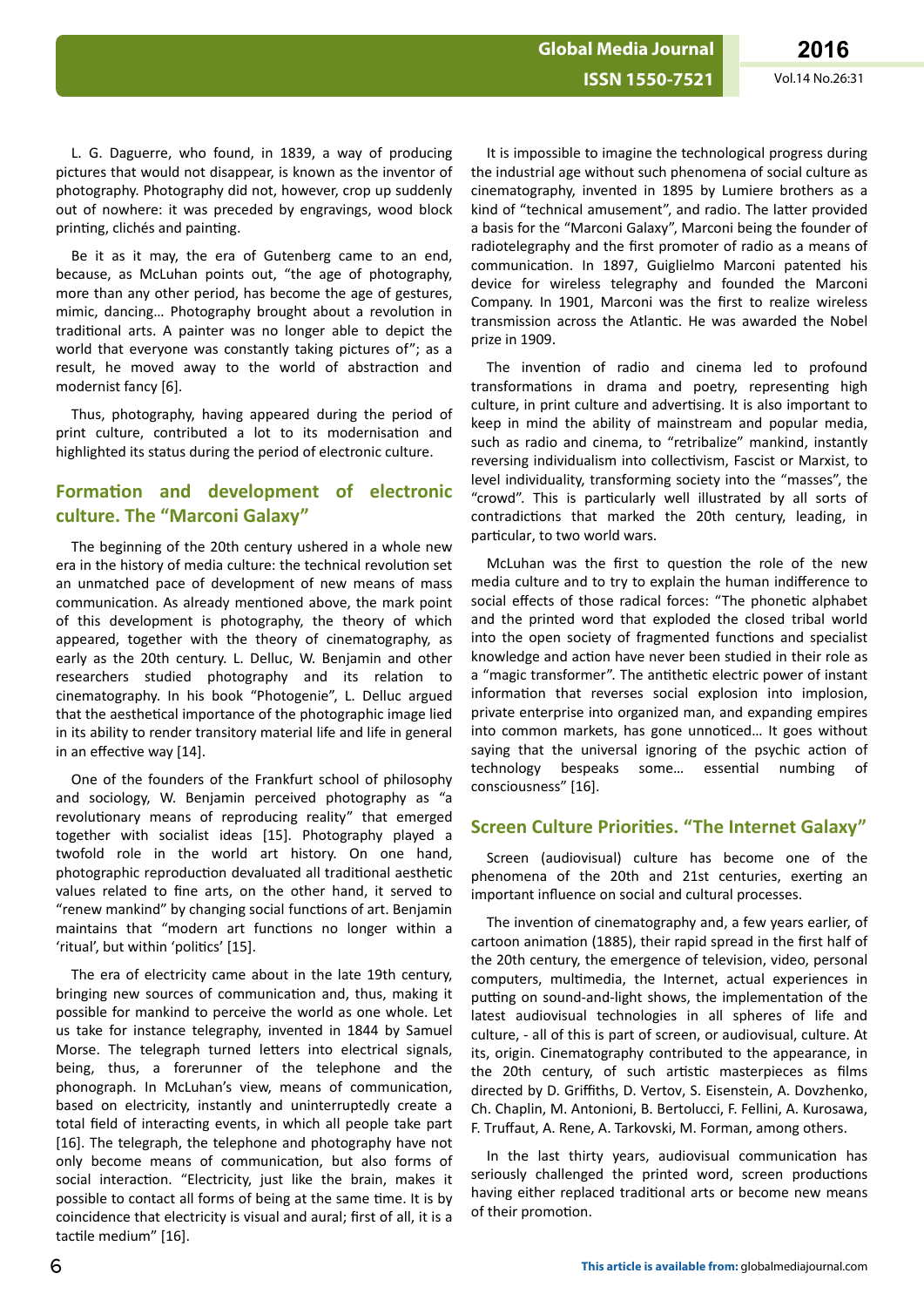**Global Media Journal**

Interacting with complex and contradictory social processes, the screen has played a decisive role in the democratisation of culture and the emergence of its new media forms. As a result, the socio-cultural situation in the world and the media environment has undergone major transformations: global environments have been added to local ones.

The development of audiovisual communication and screen arts raises a complex issue, as it combines technical factors (the development of new screen technologies) and sociocultural factors that are closely interrelated leading to unpredictable consequences.

According to K. Razlogov, the notion of "screen culture" is multidimensional: "The screen (including the computer screen) borrows audiovisual possibilities from cinematography, transforms them and, thus, serves as a material medium of the new kind of culture in all of its manifestations, be it informational, artistic or scientific".

Theoretically speaking, screen culture correlates typologically to written culture and, at the same time, is the result of its evolution.

McLuhan died in 1980. He was not to see that the beginning of the 21st century was marked by a dramatic leap in the development of global information and communication technologies that have had a huge impact on society and culture, leading to the making of a global media environment (or, as McLuhan predicted, "the global village"), that is, the global information network.

As a matter of fact, we are here talking about a new informational civilisation related to the profound and unprecedented influence of the modern "information industry" practically on all spheres of social and intellectual life.

As the American writer and futurist Alvin Toffler asserts, information has become a major productive resource of the post-industrial society, and productive activities are dominated by its further processing: "The modern system of power is no longer based on physical strength, wealth or violence. Its password is intellect, knowledge" [17]. When predicting the singularities of the future world, he regarded social modifications as a direct consequence of technical progress, including the ideology of globalisation: "Globalisation or, at least, supra-nationalism is a natural manifestation of the modern way of conducting business that has to function regardless of state boundaries" [17].

The Spanish sociologist Manuel Castells also maintains that the global media environment, made possible by the invention of the Internet and computer networks, allows us to understand that we live in the age of a specific culture, which is "virtual, since it is built essentially on virtual communicative processes controlled by electronics. We live in a culture of not virtual reality, but real virtuality because our virtuality – meaning the internet networks – are a fundamental part of our reality" [5].

Castells, thus, defined the comprehensive media cultural space at the turn of the century, outlining its growth prospects in the 21st century.

### **Discussion**

Our analysis of the evolution of media culture in the context of McLuhan's typology discovered that this prominent medialogist not only laid the foundations for the history of informational civilisation, but also determined the prospects for the advancement of humanity. It is not by coincidence that A. Toffler draws on McLuhan's ideas and analyses new challenges and global problems of mankind at the turn of the 21st century in his books "Future Shock" (1970), "The Third Wave" (1980), "Powershift: Knowledge, Wealth and Violence at the Edge of the 21st Century" (1990). As for the German philosopher and media theorist Norbert Bolz, he highlights that "media is one of the central issues of our time. However, media theory is very young" [18]. This is the reason, in his view, why "the history of mass media is no antique curiosity... Data storage is media's major achievement. Talking about digits, that is, digital media, we should note that all media processes can be computer-based" [18].

Another German researcher and sociologist, Niklas Luhmann, perceived the mass media as "the only reality that transcends everyday life". This means that "the system of mass media is a set of recursive, self-referential programmes of communication, in other words, it produces a continuous selfdescription of the world around which modern society can orientate itself." [19]. The researcher believes that it is for this reason that a theory of society which can explain everything, including the system of mass media communications, is required more than simply a theory of mass media evolution and globalization [19].

Another discussion topic is related not only to history, but also to the specific nature of media/communicative culture. Its structure is known to include "the culture of information production, transmission and reception; also, media culture can indicate the level of personality development, able to "read", analyze and evaluate media texts, to be creative in terms of media culture, to acquire new knowledge by means of culture, etc." [1].

In relation to this, the perception of the Internet culture as "a means of free global communication" is worthy of mentioning [5]. Castells asserts that the Internet culture is, above all, the culture of its creators and users. "The Internet culture, he maintains, is characterized by a four-layer structure: the techno-meritocratic culture, the hacker culture, the virtual communitarian culture, and the entrepreneurial culture. Together they contribute to an ideology of freedom that is widespread in the Internet world. However, this ideology is not the founding culture because it does not interact directly with the development of the technological system: freedom has many uses" [5]. This requires not only knowledge, but also a sense of responsibility of the Internet community and of every individual who is aware of his or her duties and responsible for everything that is happening around